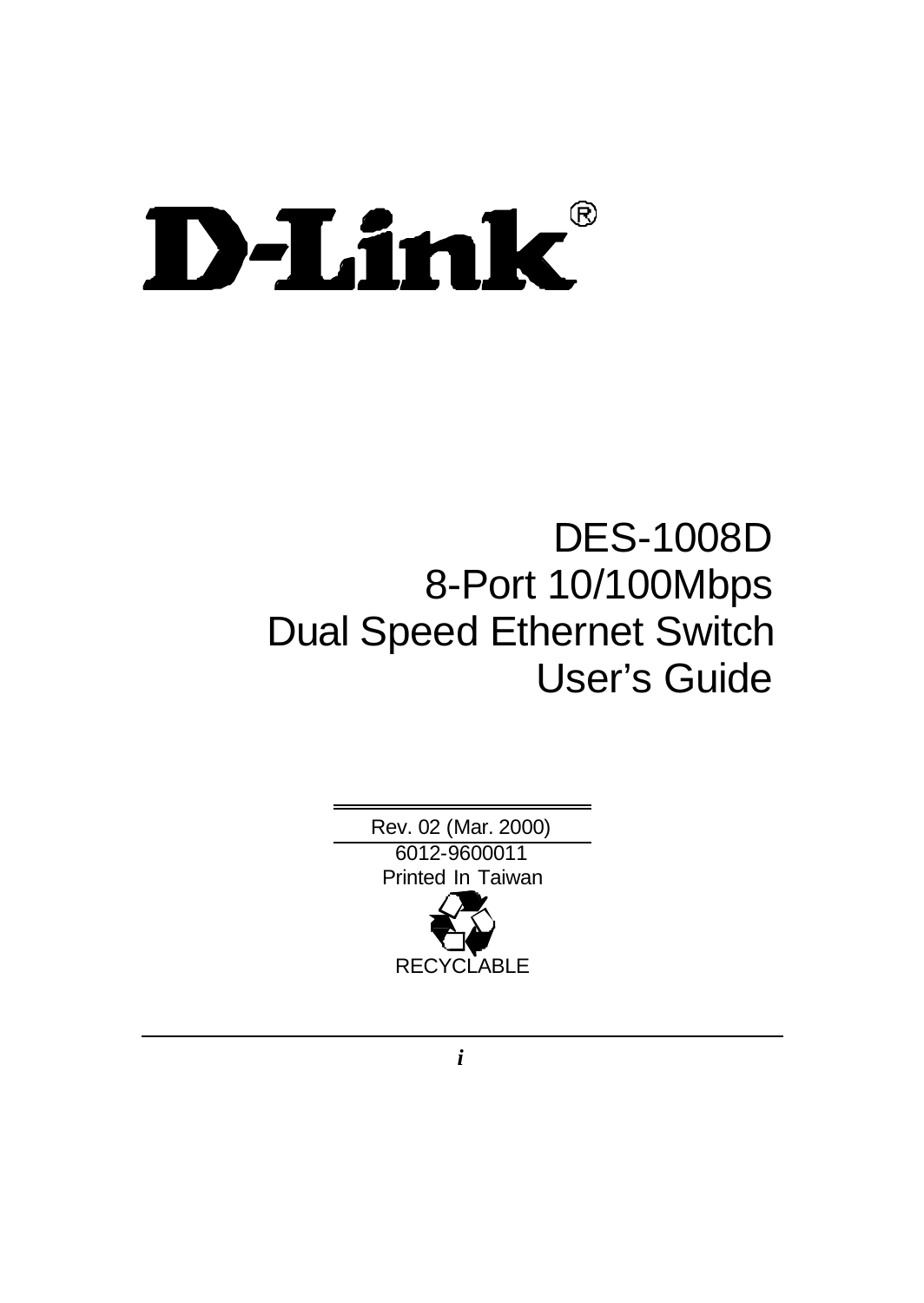# **LIMITED WARRANTY**

D-Link Systems, Inc. ("D-Link") provides this limited warranty for its product only to the person or entity who originally purchased the product from D-Link or its authorized reseller or distributor.

*Limited Hardware Warranty:* D-Link warrants that the hardware portion of the D-Link products described below ("Hardware") will be free from material defects in workmanship and materials from the date of original retail purchase of the Hardware, for the period set forth below applicable to the product type ("Warranty Period") if the Hardware is used and serviced in accordance with applicable documentation; provided that a completed Registration Card is returned to an Authorized DLink Service Office within ninety (90) days after the date of original retail purchase of the Hardware. If a completed Registration Card is not received by an authorized D-Link Service Office within such ninety (90) period, then the Warranty Period shall be ninety (90) days from the date of purchase.

| <b>Product Type</b>                                                                                                                                   | <b>Warranty Period</b>                                            |
|-------------------------------------------------------------------------------------------------------------------------------------------------------|-------------------------------------------------------------------|
| Product (excluding power supplies and<br>fans), if purchased and delivered in the fifty<br>(50) United States, or the District of<br>Columbia ("USA") | As long as the<br>original purchaser<br>still owns the<br>product |
| Product purchased or delivered outside the USA                                                                                                        | One (1) Year                                                      |
| Power Supplies and Fans                                                                                                                               | One (1) Year                                                      |
| Spare parts and spare kits                                                                                                                            | Ninety (90) days                                                  |

D-Link's sole obligation shall be to repair or replace the defective Hardware at no charge to the original owner. Such repair or replacement will be rendered by D-Link at an Authorized D-Link Service Office. The replacement Hardware need not be new or of an identical make, model or part; D-Link may in its discretion may replace the defective Hardware (or any part thereof) with any reconditioned product that D-Link reasonably determines is substantially equivalent (or superior) in all material respects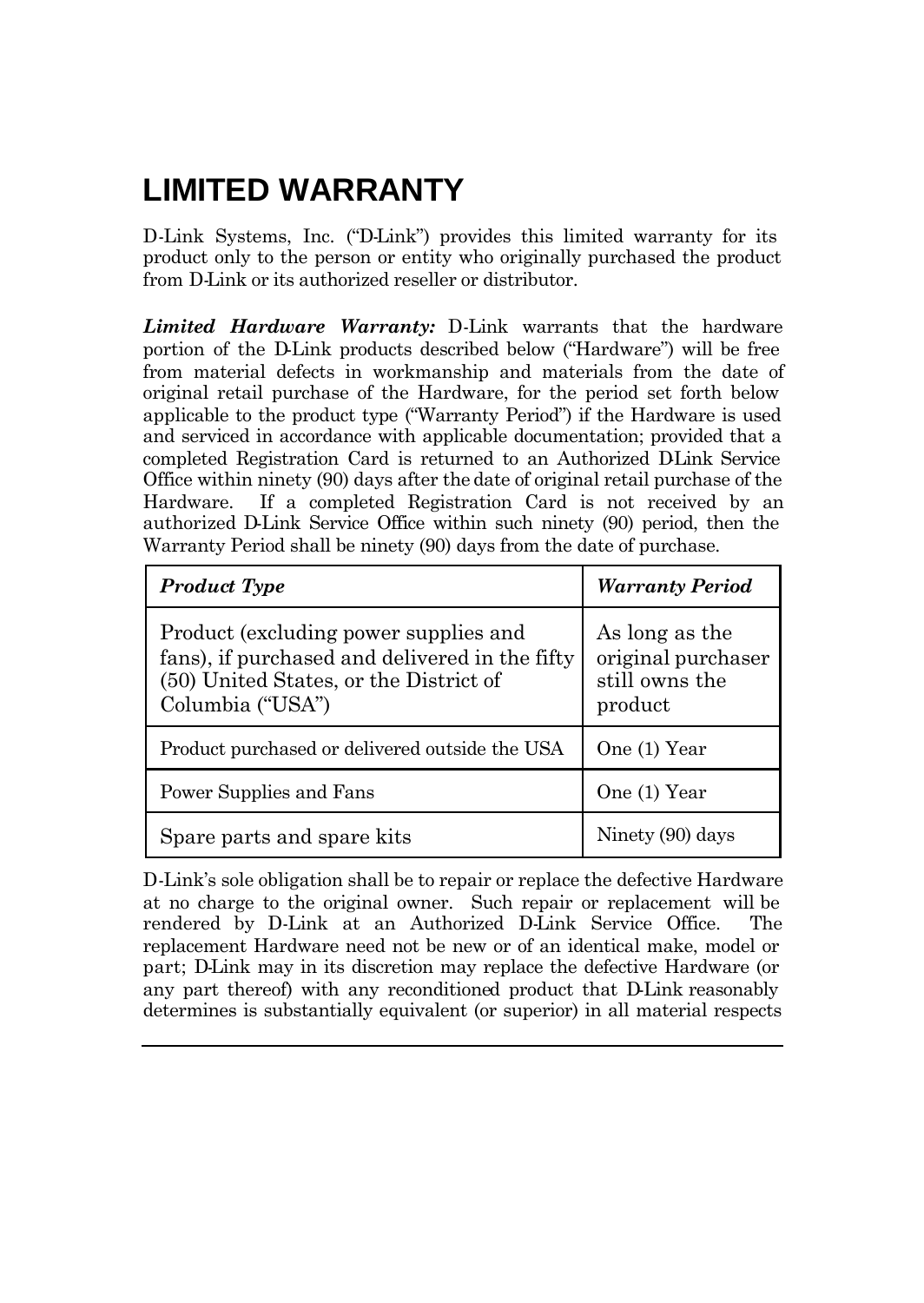to the defective Hardware. The Warranty Period shall extend for an additional ninety (90) days after any repaired or replaced Hardware is delivered. If a material defect is incapable of correction, or if D-Link determines in its sole discretion that it is not practical to repair or replace the defective Hardware, the price paid by the original purchaser for the defective Hardware will be refunded by D-Link upon return to D-Link of the defective Hardware. All Hardware (or part thereof) that is replaced by D-Link, or for which the purchase price is refunded, shall become the property of D-Link upon replacement or refund.

*Limited Software Warranty:* D-Link warrants that the software portion of the product ("Software") will substantially conform to DLink's then current functional specifications for the Software, as set forth in the applicable documentation, from the date of original delivery of the Software for a period of ninety (90) days ("Warranty Period"), if the Software is properly installed on approved hardware and operated as contemplated in its documentation. DLink further warrants that, during the Warranty Period, the magnetic media on which D-Link delivers the Software will be free of physical defects. D-Link's sole obligation shall be to replace the nonconforming Software (or defective media) with software that substantially conforms to D-Link's functional specifications for the Software. Except as otherwise agreed by D-Link in writing, the replacement Software is provided only to the original licensee, and is subject to the terms and conditions of the license granted by D-Link for the Software. The Warranty Period shall extend for an additional ninety (90) days after any replacement Software is delivered. If a material non-conformance is incapable of correction, or if DLink determines in its sole discretion that it is not practical to replace the non-conforming Software, the price paid by the original licensee for the non-conforming Software will be refunded by D-Link; provided that the non-conforming Software (and all copies thereof) is first returned to D-Link. The license granted respecting any Software for which a refund is given automatically terminates.

#### *What You Must Do For Warranty Service:*

Registration Card. The Registration Card provided at the back of this manual must be completed and returned to an Authorized DLink Service Office for each D-Link product within ninety  $(90)$  days after the product is purchased and/or licensed. The addresses/telephone/fax list of the nearest Authorized D-Link Service Office is provided in the back of this manual. FAILURE TO PROPERLY COMPLETE AND TIMELY RETURN THE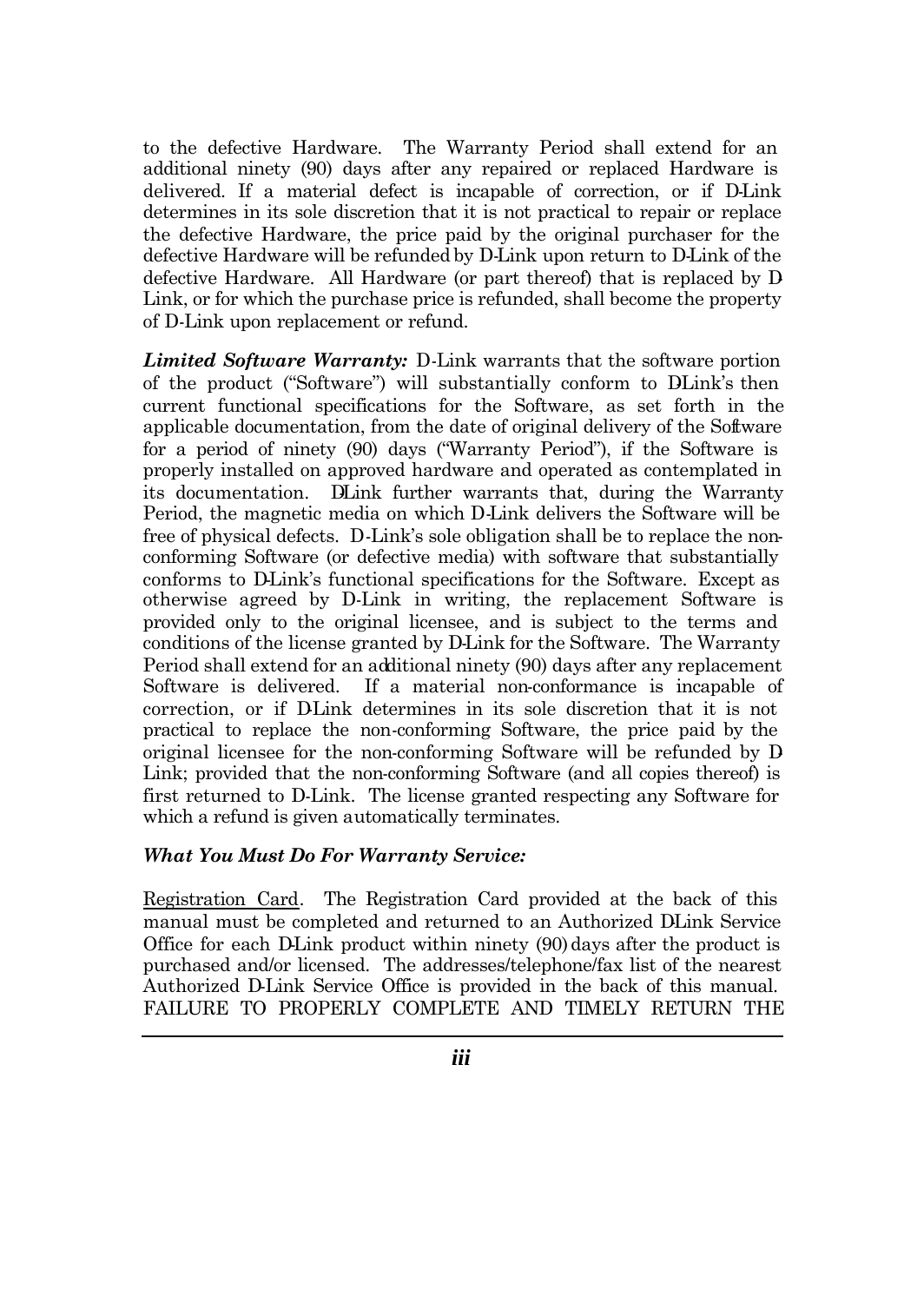#### REGISTRATION CARD MAY AFFECT THE WARRANTY FOR THIS PRODUCT.

Submitting A Claim. Any claim under this limited warranty must be submitted in writing before the end of the Warranty Period to an Authorized D-Link Service Office. The claim must include a written description of the Hardware defect or Software nonconformance in sufficient detail to allow D-Link to confirm the same. The original product owner must obtain a Return Material Authorization (RMA) number from the Authorized D-Link Service Office and, if requested, provide written proof of purchase of the product (such as a copy of the dated purchase invoice for the product) before the warranty service is provided. After an RMA number is issued, the defective product must be packaged securely in the original or other suitable shipping package to ensure that it will not be damaged in transit, and the RMA number must be prominently marked on the outside of the package. The packaged product shall be insured and shipped to DLink, 53 Discovery Drive, Irvine CA 92618, with all shipping costs prepaid. D-Link may reject or return any product that is not packaged and shipped in strict compliance with the foregoing requirements, or for which an RMA number is not visible from the outside of the package. The product owner agrees to pay DLink's reasonable handling and return shipping charges for any product that is not packaged and shipped in accordance with the foregoing requirements, or that is determined by D-Link not to be defective or non-conforming.

#### *What Is Not Covered:*

This limited warranty provided by D-Link does not cover:

Products that have been subjected to abuse, accident, alteration, modification, tampering, negligence, misuse, faulty installation, lack of reasonable care, repair or service in any way that is not contemplated in the documentation for the product, or if the model or serial number has been altered, tampered with, defaced or removed;

Initial installation, installation and removal of the product for repair, and shipping costs;

Operational adjustments covered in the operating manual for the product, and normal maintenance;

Damage that occurs in shipment, due to act of God, failures due to power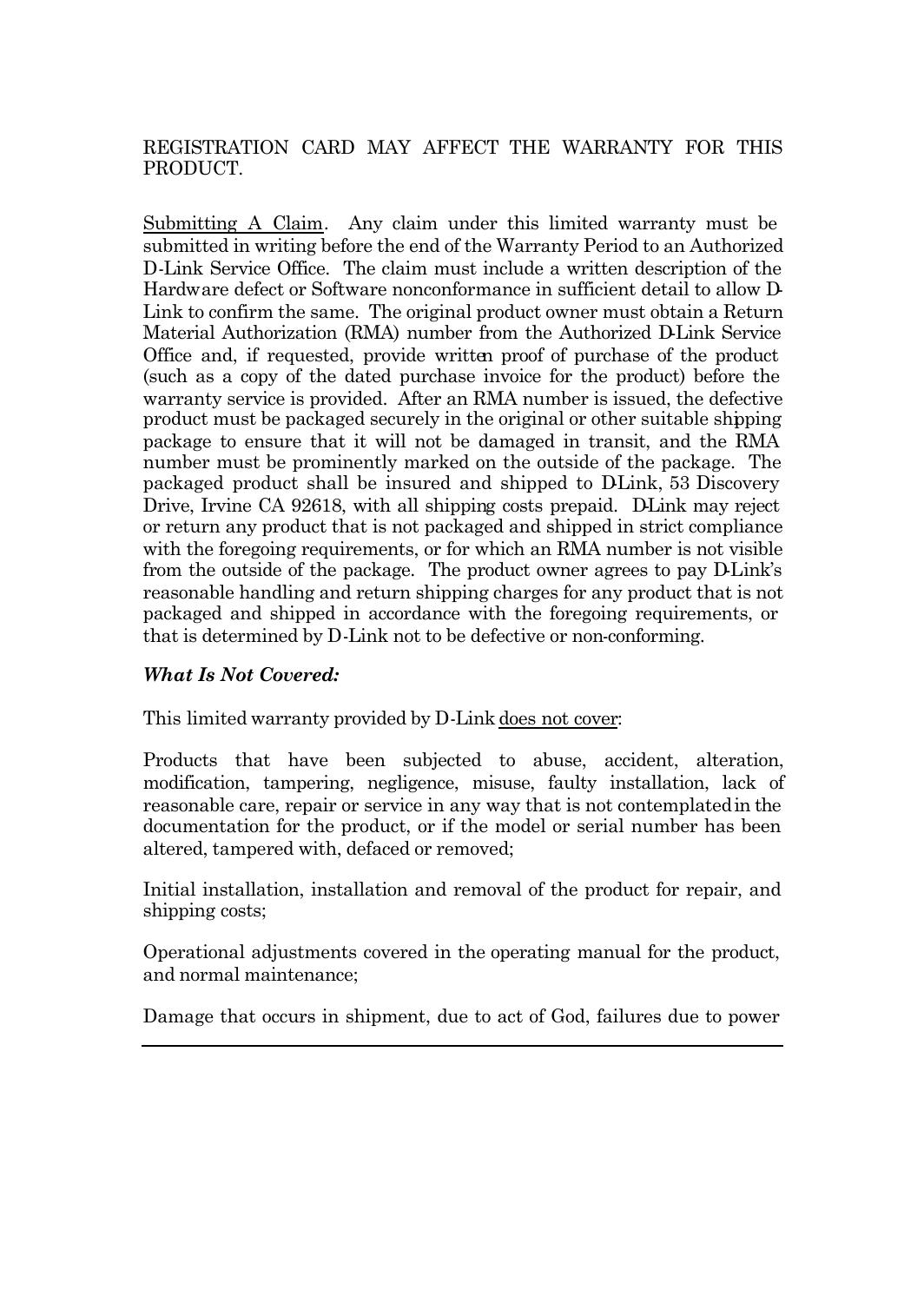surge, and cosmetic damage; and

Any hardware, software, firmware or other products or services provided by anyone other than D-Link.

*Disclaimer of Other Warranties:* EXCEPT FOR THE LIMITED WARRANTY SPECIFIED HEREIN, THE PRODUCT IS PROVIDED "AS-IS" WITHOUT ANY WARRANTY OF ANY KIND INCLUDING, WITHOUT LIMITATION, ANY WARRANTY OF MERCHANTABILITY, FITNESS FOR A PARTICULAR PURPOSE AND NON-INFRINGEMENT. IF ANY IMPLIED WARRANTY CANNOT BE DISCLAIMED IN ANY TERRITORY WHERE A PRODUCT IS SOLD, THE DURATION OF SUCH IMPLIED WARRANTY SHALL BE LIMITED TO NINETY (90) DAYS. EXCEPT AS EXPRESSLY COVERED UNDER THE LIMITED WARRANTY PROVIDED HEREIN, THE ENTIRE RISK AS TO THE QUALITY, SELECTION AND PERFORMANCE OF THE PRODUCT IS WITH THE PURCHASER OF THE PRODUCT.

*Limitation of Liability:* TO THE MAXIMUM EXTENT PERMITTED BY LAW, D-LINK IS NOT LIABLE UNDER ANY CONTRACT, NEGLIGENCE, STRICT LIABILITY OR OTHER LEGAL OR EQUITABLE THEORY FOR ANY LOSS OF USE OF THE PRODUCT, INCONVENIENCE OR DAMAGES OF ANY CHARACTER, WHETHER DIRECT, SPECIAL, INCIDENTAL OR CONSEQUENTIAL (INCLUDING, BUT NOT LIMITED TO, DAMAGES FOR LOSS OF GOODWILL, WORK STOPPAGE, COMPUTER FAILURE OR MALFUNCTION, LOSS OF INFORMATION OR DATA CONTAINED IN, STORED ON, OR INTEGRATED WITH ANY PRODUCT RETURNED TO D-LINK FOR WARRANTY SERVICE) RESULTING FROM THE USE OF THE PRODUCT, RELATING TO WARRANTY SERVICE, OR ARISING OUT OF ANY BREACH OF THIS LIMITED WARRANTY, EVEN IF D-LINK HAS BEEN ADVISED OF THE POSSIBILITY OF SUCH DAMAGES. THE SOLE REMEDY FOR A BREACH OF THE FOREGOING LIMITED WARRANTY IS REPAIR, REPLACEMENT OR REFUND OF THE DEFECTIVE OR NON-CONFORMING PRODUCT.

*GOVERNING LAW*: This Limited Warranty shall be governed by the laws of the state of California.

Some states do not allow exclusion or limitation of incidental or consequential damages, or limitations on how long an implied warranty lasts, so the foregoing limitations and exclusions may not apply. This limited warranty provides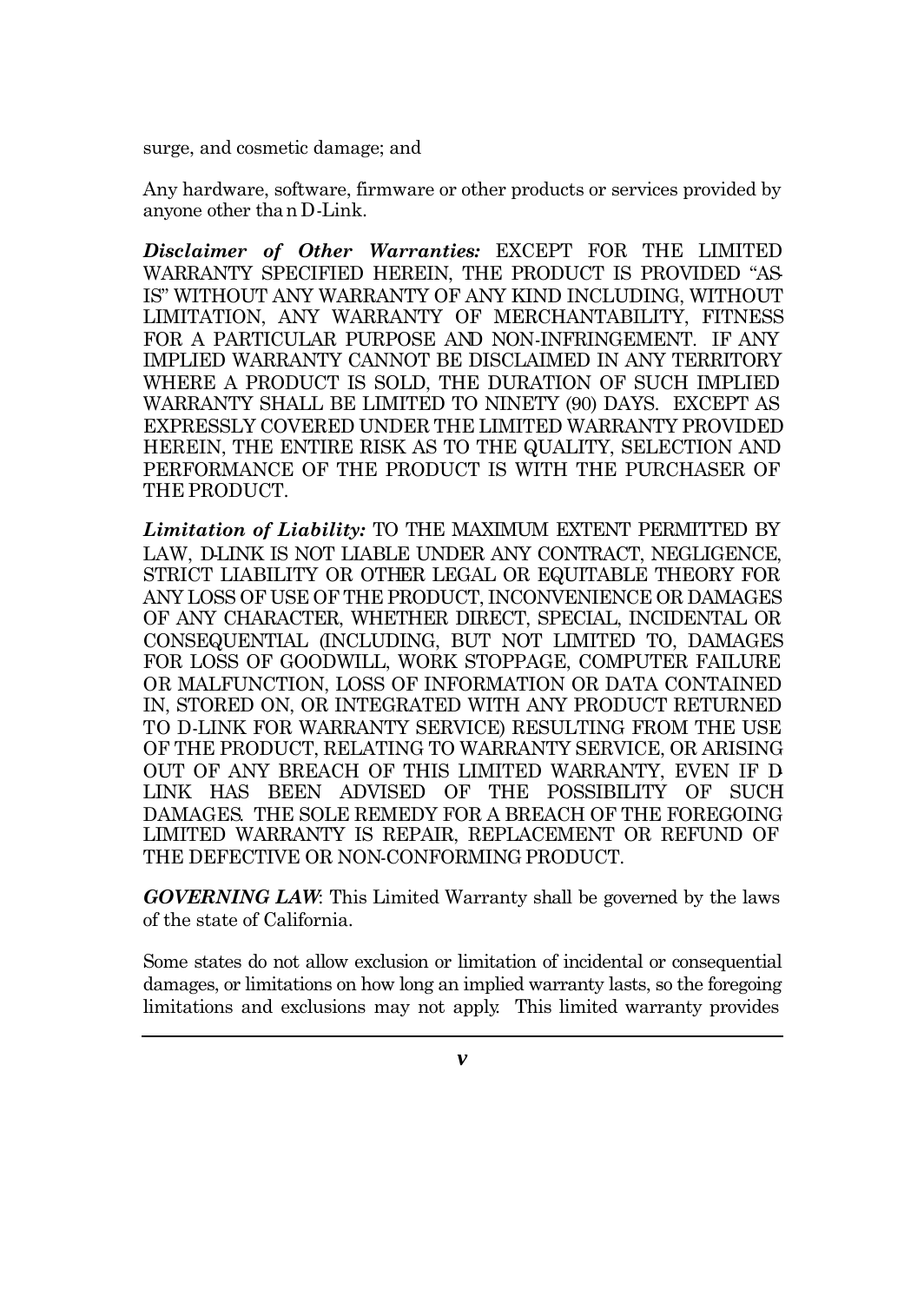specific legal rights and the product owner may also have other rights which vary from state to state.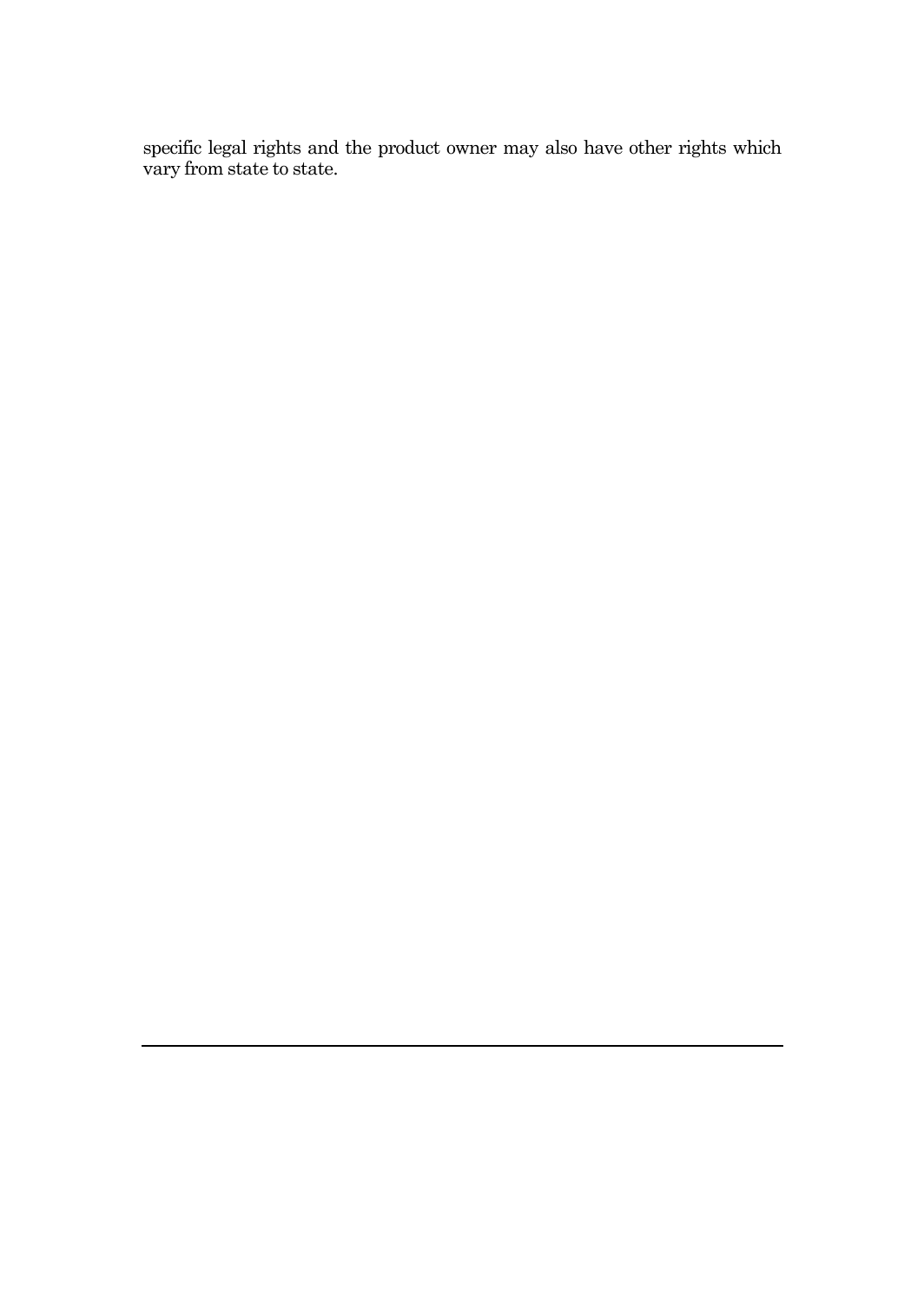# **FCC Warning**

This equipment has been tested and found to comply with the regulations for a Class B digital device, pursuant to Part 15 of the FCC Rules. These limits are designed to provide reasonable protection against harmful interference when the equipment is operated in a commercial environment. This equipment generates, uses, and can radiate radio frequency energy and, if not installed and used in accordance with this user's guide, may cause harmful interference to radio communications. Operation of this equipment in a residential area is likely to cause harmful interference, in which case the user will be required to correct the interference at his own expense.

# **CE Mark Warning**

This is a Class B product. In a domestic environment, this product may cause radio interference, in which case the user may be required to take adequate measures.

# **VCCI Mark Warning**

注意

この装置は、情報処理装置等電波障害自主規制協議会(VCCI)の基準 に基づく第一種情報技術装置です。この装置を家庭環境で使用すると電波妨 に当っ、ファー『島市などのでは、この場合には使用者が適切な対策を講ずる<br>害を引き起こすことがあります。この場合には使用者が適切な対策を講ずる<br>よう要求されることがあります。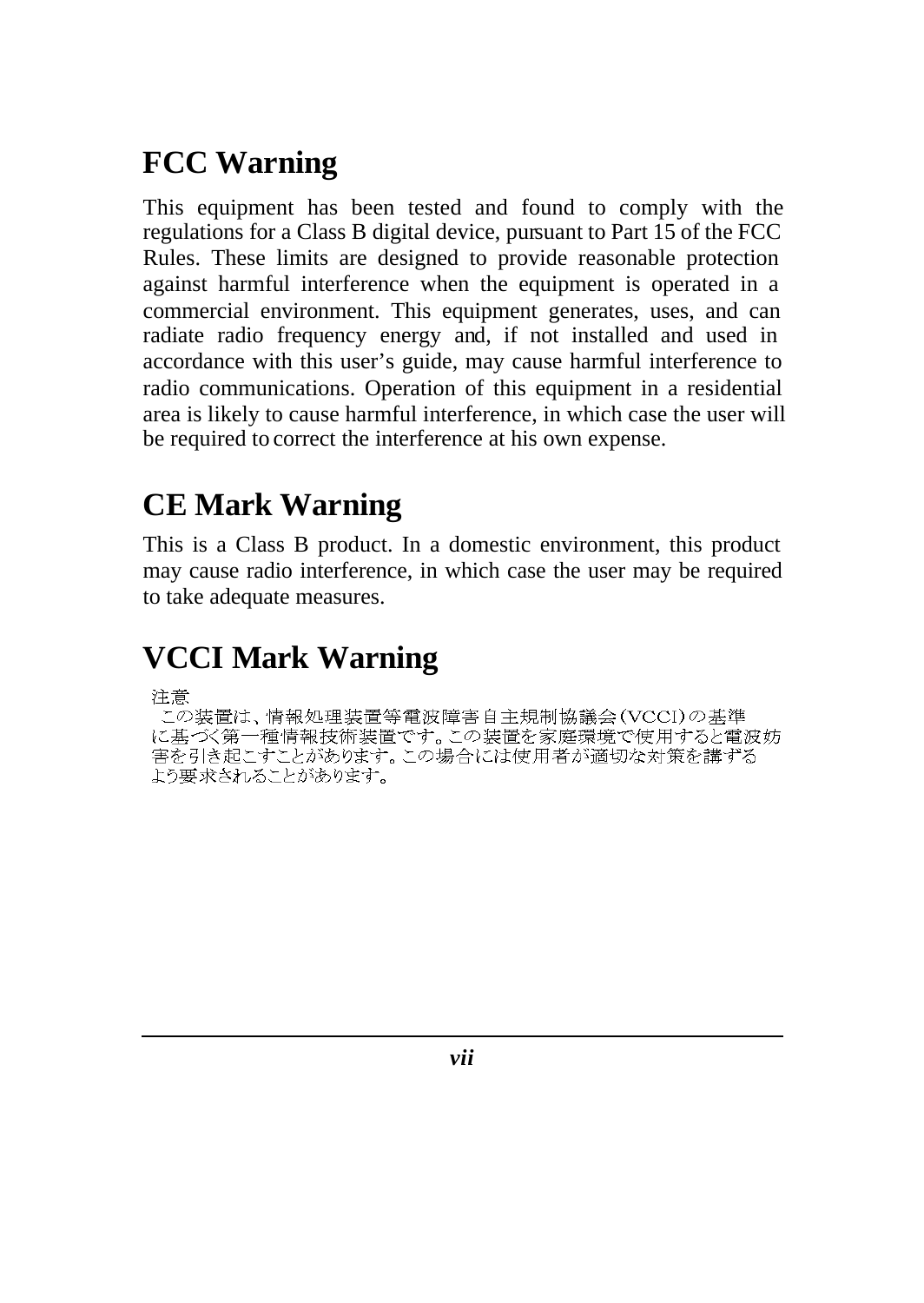# **TABLE OF CONTENTS**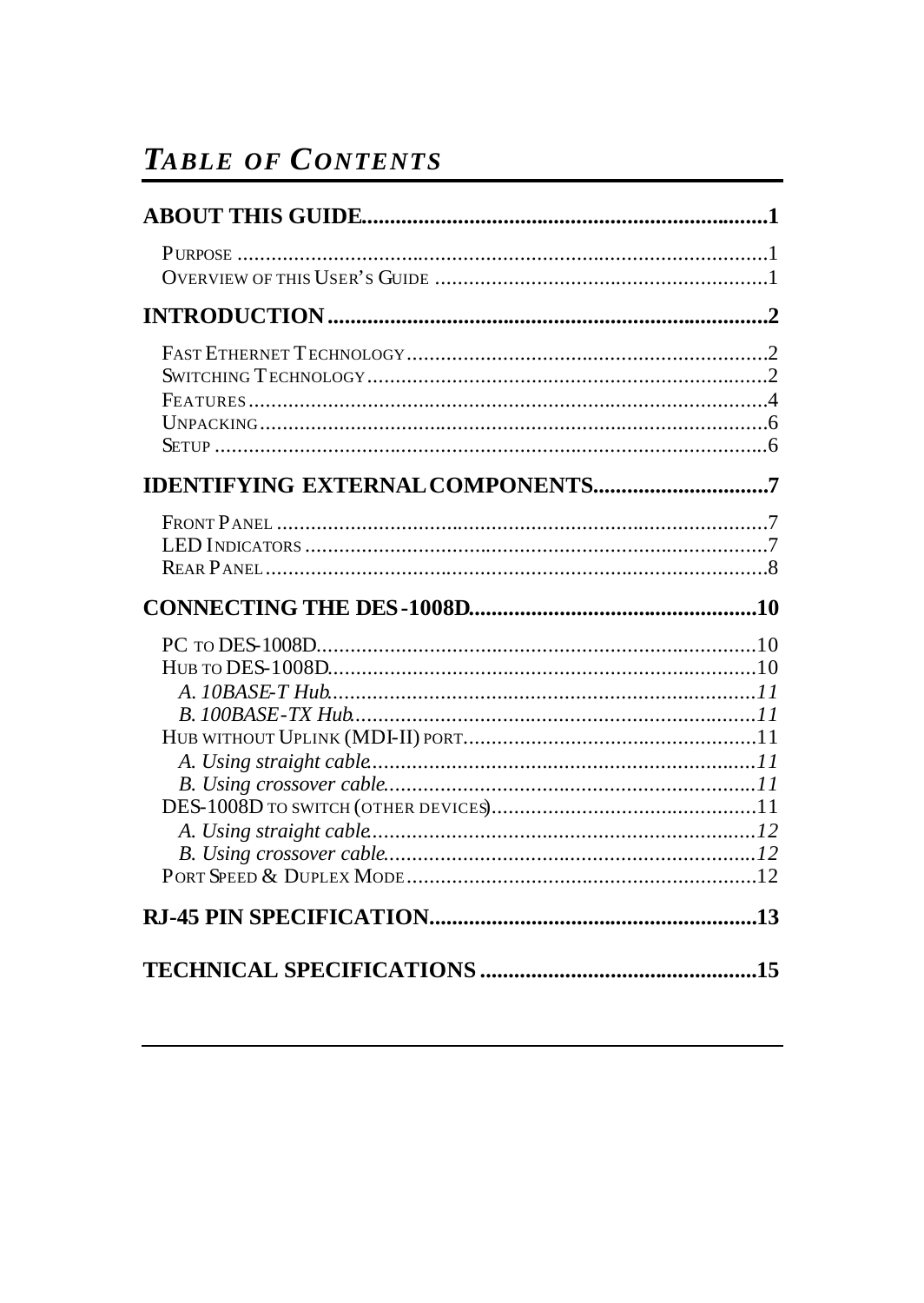# *ABOUT THIS GUIDE*

Congratulations on your purchase of the DES-1008D. This device integrates 100Mbps Fast Ethernet and 10Mbps Ethernet network capabilities in a highly flexible desktop package.

#### **Purpose**

The purpose of this manual is to show you how to install and configure your DES-1008D.

#### **Overview of this User's Guide**

- ? Chapter 1, *Introduction*. Describes the DES-1008D and its features.
- ? Chapter 2, U*npacking and Setup*. Helps you get started with the basic installation of the DES-1008D.
- ? Chapter 3, *Identifying External Components*. Describes the front panel, rear panel and LED indicators of the DES-1008D.
- ? Chapter 4, *Connecting the DES-1008D*. Tells how you can connect the DES-1008D to your Ethernet network.
- ? Appendix A, *Technical Specifications.* Lists the technical (general, physical and environmental, and performance) specifications of the DES-1008D.
- ? Appendix B, *RJ-45 Pin Specification.* Describes the RJ-45 receptacle/connector and the straight and crossover cable connector.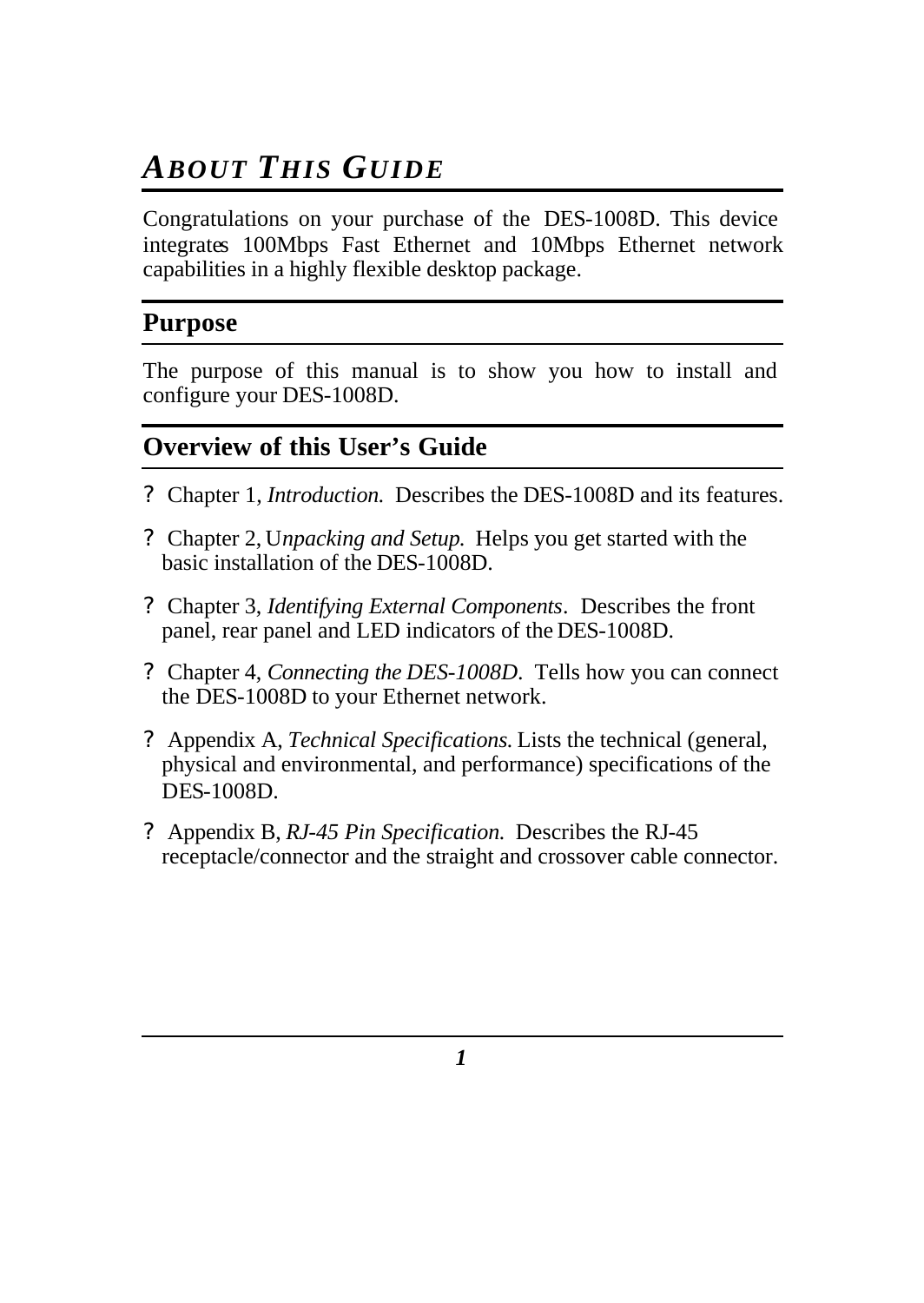# *INTRODUCTION*

This chapter describes the features of the DES-1008D and some background information about Ethernet/Fast Ethernet switching technology.

#### **Fast Ethernet Technology**

The growing importance of LANs and the increasing complexity of desktop computing applications are fueling the need for high performance networks. A number of high-speed LAN technologies have been proposed to provide greater bandwidth and improve client/server response times. Among them, 100BASE-T (Fast Ethernet) provides a non-disruptive, smooth evolution from the current 10BASE-T technology. The non-disruptive and smooth evolution nature, and the dominating potential market base, virtually guarantee cost effective and high performance Fast Ethernet solutions in the years to come.

100Mbps Fast Ethernet is a new standard specified by the IEEE 802.3 LAN committee. It is an extension of the 10Mbps Ethernet standard with the ability to transmit and receive data at 100Mbps, while maintaining the CSMA/CD Ethernet protocol. Since the 100Mbps Fast Ethernet is compatible with all other 10Mbps Ethernet environments, it provides a straightforward upgrade and takes advantage of the existing investment in hardware, software, and personnel training.

#### **Switching Technology**

Another approach to pushing beyond the limits of Ethernet technology is the development of switching technology. A switch bridges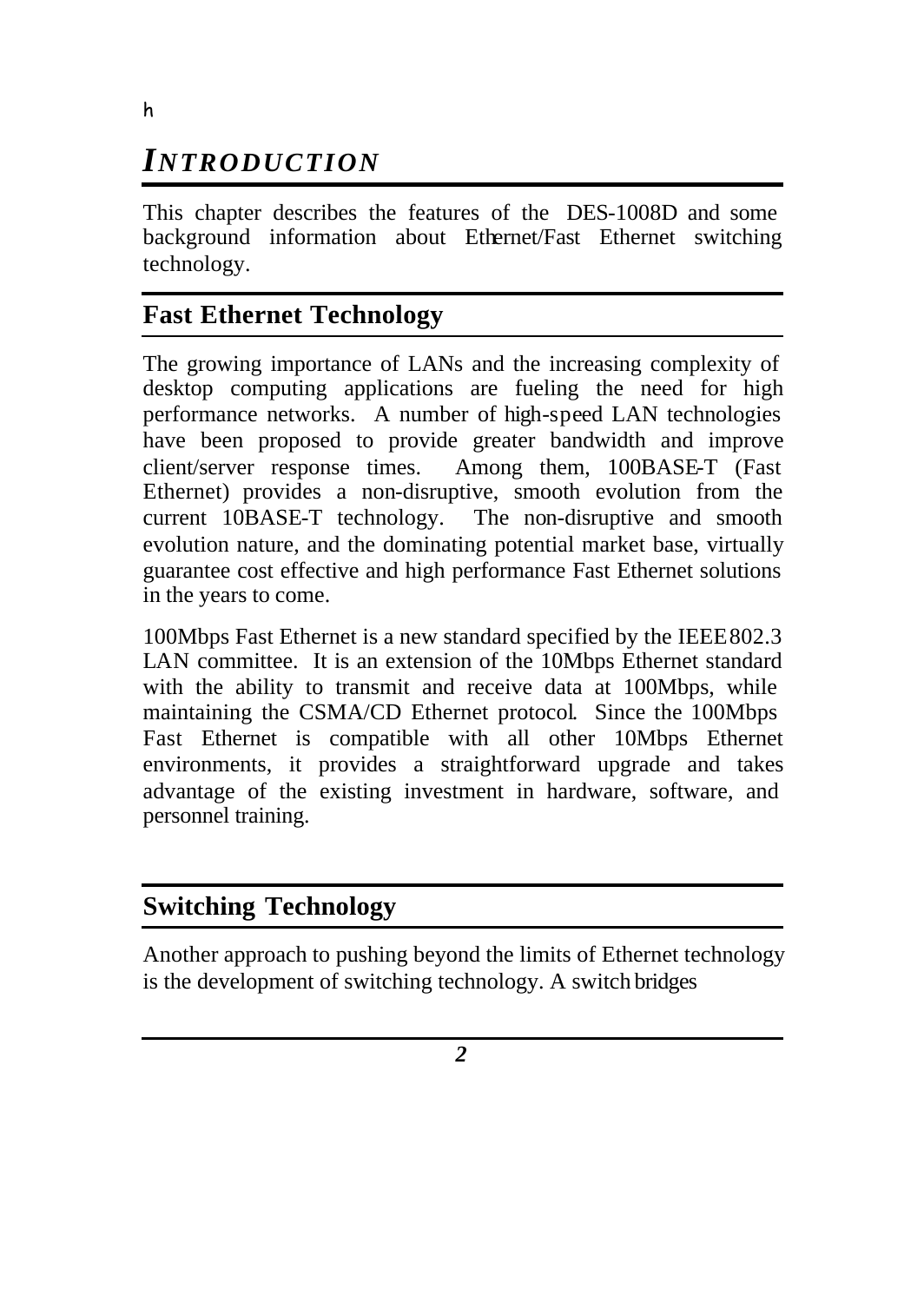Ethernet packets at the MAC address level of the Ethernet protocol transmitting among connected Ethernet or Fast Ethernet LAN segments.

Switching is a cost-effective way of increasing the total network capacity available to users on a local area network. A switch increases capacity and decreases network loading by dividing a local area network into different *segments*, which don't compete with each other for network transmission capacity.

The DES-1008D acts as a high-speed selective bridge between the individual segments. The DES-1008D, without interfering with any other segments, automatically forwards traffic that needs to go from one segment to another. By doing this the total network capacity is multiplied, while still maintaining the same network cabling and adapter cards.

For Fast Ethernet networks, a DES-1008D is an effective way of eliminating problems of chaining hubs beyond the "two-repeater limit." A DES-1008D can be used to split parts of the network into different collision domains, making it possible to expand your Fast Ethernet network beyond the 205-meter network diameter limit for 100BASE-TX networks. DES-1008Ds supporting both traditional 10Mbps Ethernet and 100Mbps Fast Ethernet are also ideal for bridging between the existing 10Mbps networks and the new 100Mbps networks.

Switching LAN technology is a marked improvement over the previous generation of network bridges, which were characterized by higher latencies. Routers have also been used to segment local area networks, but the cost of a router, the setup and maintenance required make routers elatively impractical. Today switches are an ideal solution to most kinds of local area network congestion problems.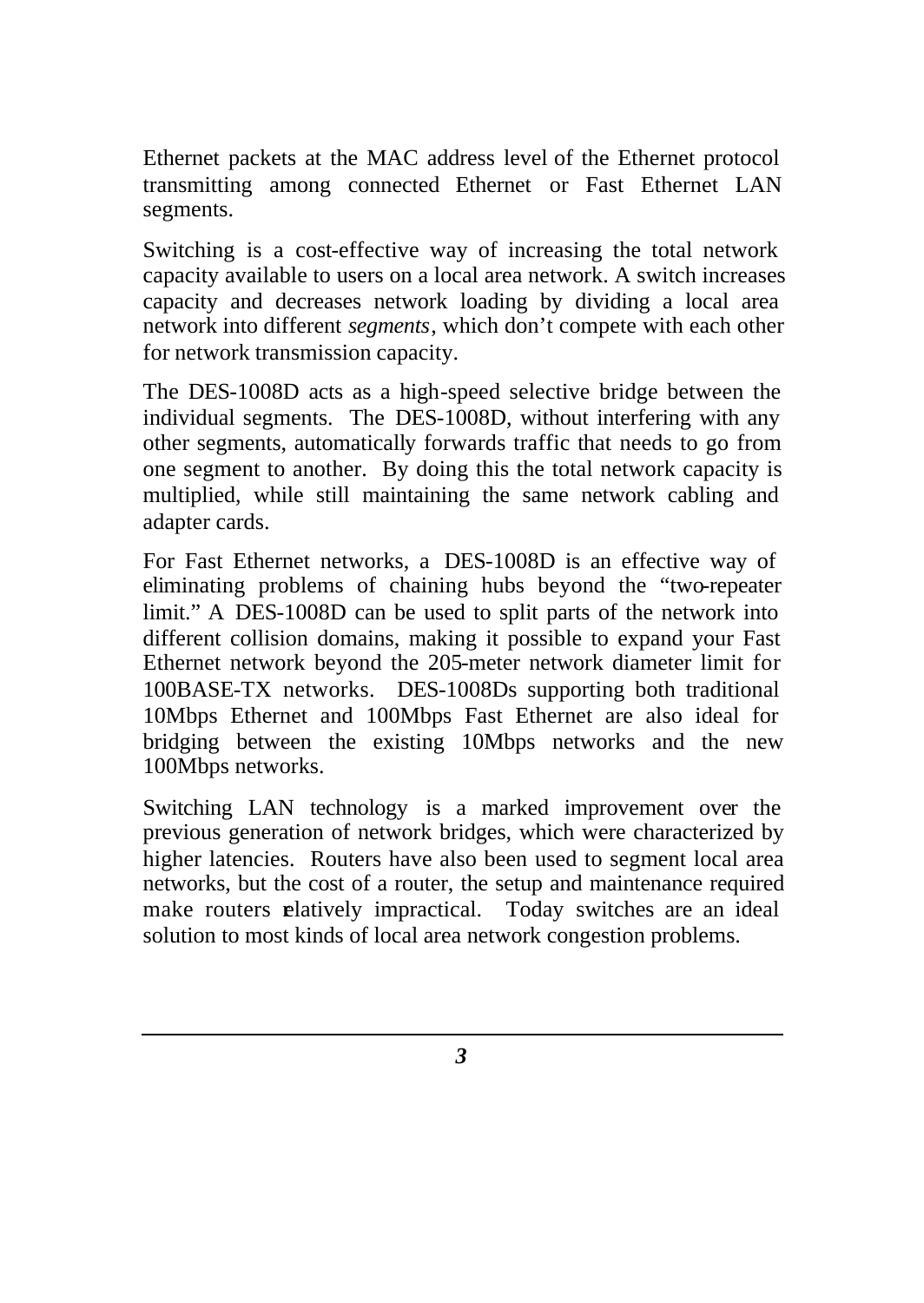#### **Features**

The DES-1008D was designed for easy installation and high performance in an environment where traffic on the network and the number of users increase continuously.

The DES-1008D with its small, compact size was specifically designed for small to middle workgroups. The DES-1008D can be installed where space is limited; moreover, the DES-1008D provides immediate access to a rapidly growing network through a wide range of functions.

The DES-1008D is ideal for deployment with multiple high-speed servers for shared bandwidth 10Mbps or 100Mbps workgroups. With the highest bandwidth 200Mbps (100Mbps full-duplex mode), any port can provide workstations with a congestion-free data pipe for simultaneous access to the server.

The DES-1008D is expandable by cascading two or more DES-1008Ds together. As all ports support 200Mbps, the DES-1008D can be cascaded from any port and to any number of DES-1008Ds.

The DES-1008D is a perfect choice for sites planning to upgrade to Fast Ethernet in the future. Ethernet workgroups can connect to the DES-1008D now, and you can change adapters and hubs anytime later without needing to change the DES-1008Ds or reconfigure the network.

The DES-1008D combines dynamic memory allocation with storeand-forward switching to ensure that the buffer is effectively allocated for each port, while controlling the data flow between the transmit and receive nodes to guarantee against all possible packet loss.

The DES-1008D is a managed 10/100 Fast Ethernet switch that offers solutions in accelerating small Ethernet workgroup bandwidth. Other key features are:

h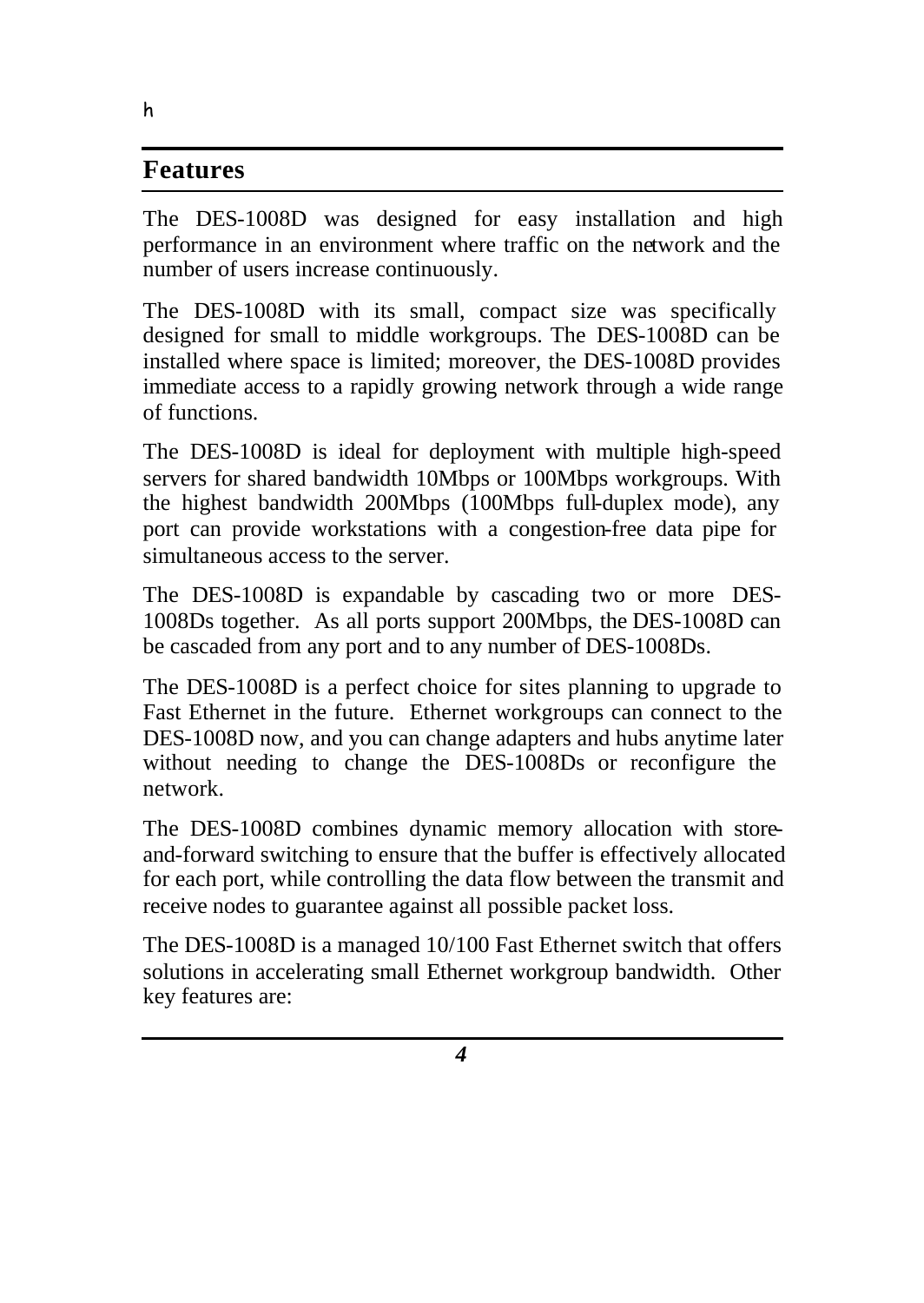- $\mathscr{L} \mathscr{L}$  Uplink/MDI-II (media dependent interface) port for uplink to another switch, hub or repeater.
- $\mathscr{L}$   $\mathscr{L}$  Store and forward switching scheme capability. As the result of complete frame checking and error frame filtering, this scheme prevents error packages from transmitting among segments.
- $\mathscr{L}$  NWay Auto-negotiation for any port. This allows for autosensing of speed (10/100Mbps) thereby providing you with automatic and flexible solutions in your network connections.
- $\mathscr{L}$  Flow control for any port. This minimizes dropped packets by sending out collision signals when the port's receiving buffer is full. Note that flow control is only available in half duplex mode.
- $\mathscr{L} \mathscr{L}$  Data forwarding rate per port is at wire-speed for 100Mbps speed.
- $\mathscr{L}$   $\mathscr{L}$  Data forwarding rate per port is at wire-speed for 10Mbps speed.
- $\mathscr{L} \mathscr{L}$  Data filtering rate eliminates all error packets, runts, etc., per port at wire-speed for 100Mbps speed.
- $\mathscr{L} \mathscr{L}$  Data filtering rate eliminates all error packets, runts, etc., per port at wire-speed for 10Mbps speed.
- $\mathscr{L} \mathscr{L}$  8K MAC address entries table per device for the DES-1008D.
- $\mathscr{L} \mathscr{L}$  256 KB RAM buffer per device for the DES-1008D.
- $\mathscr{L} \mathscr{L}$  Network looped detecting.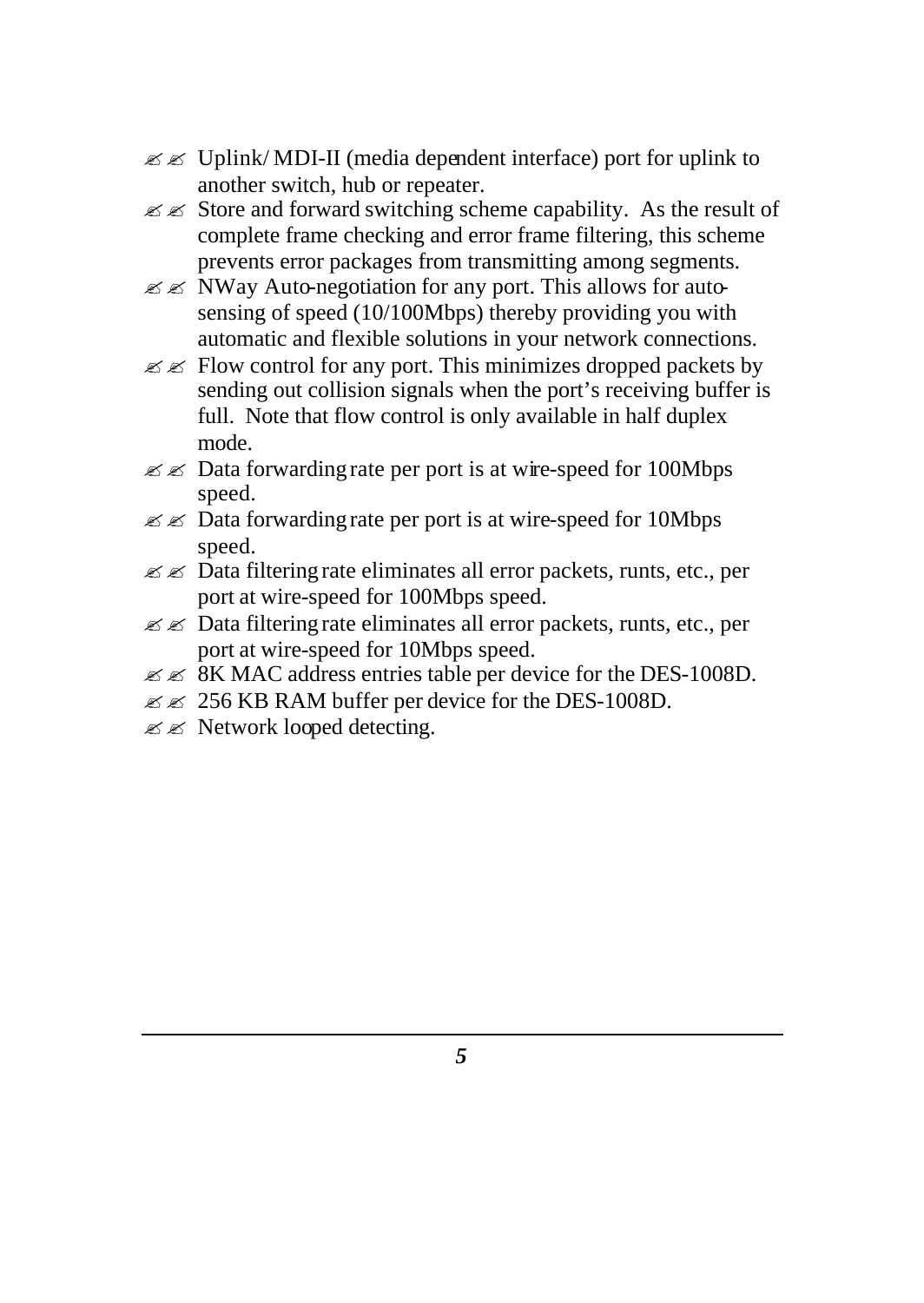# *Unpacking and Setup*

This chapter provides unpacking and setup information for the DES-1008D.

#### **Unpacking**

Open the box and carefully unpacks its contents. The box should contain the following items:

- ? One DES-1008D
- ? One external power adapter
- ? This User's Guide.

If any item is found missing or damaged, please contact your local reseller for replacement.

#### **Setup**

The setup for the DES-1008D can be performed using the following steps:

- $\mathcal{Z} \mathcal{Z}$  The surface must support at least 1.5 Kg for the DES-1008D.
- $\mathscr{L}$  The power outlet should be within 1.82 meters (6 feet) of the DES-1008D.
- $\mathscr{L}$  Visually inspect the DC power jack and make sure that it is fully secured to the power adapter.
- $\mathscr{L} \mathscr{L}$  Make sure that there is proper heat dissipation from and adequate ventilation around the DES-1008D. Do not place heavy objects on the DES-1008D.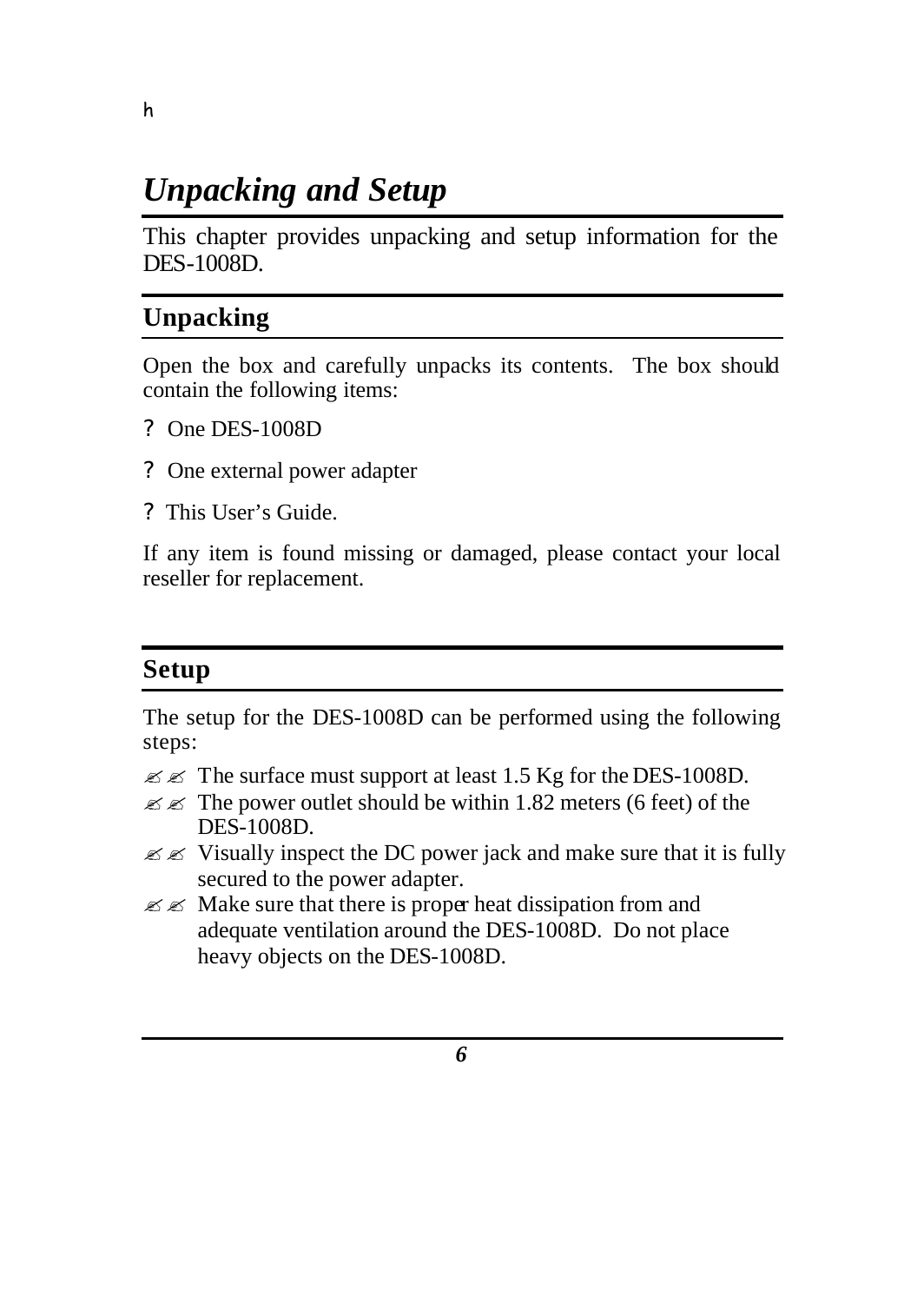# *IDENTIFYING EXTERNAL COMPONENTS*

This section identifies all the major external components of the DES-1008D. Both the front and rear panels are shown followed by a description of each panel feature. The indicator panel is described in detail in the next chapter.

# *Front Panel*

The figure below shows the front panel of the DES-1008D.

#### DES-1008D DISSURGENCES **PRAY CO.** D-Link 000000000 + HANH BOAM LOOP ID

#### ? **LED Indicator Panel**

Refer to the LED Indicator section for detailed information about each of the DES-1008D's LED indicators.

## **LED Indicators**

#### **Power Indicator (PWR)**

This indicator lights green when the hub is receiving power, otherwise, it is off.

#### **Loop Detect (LOOP)**

When this indicator lights amber, it means that there is a loop detected, then the network needs to be re-configuration.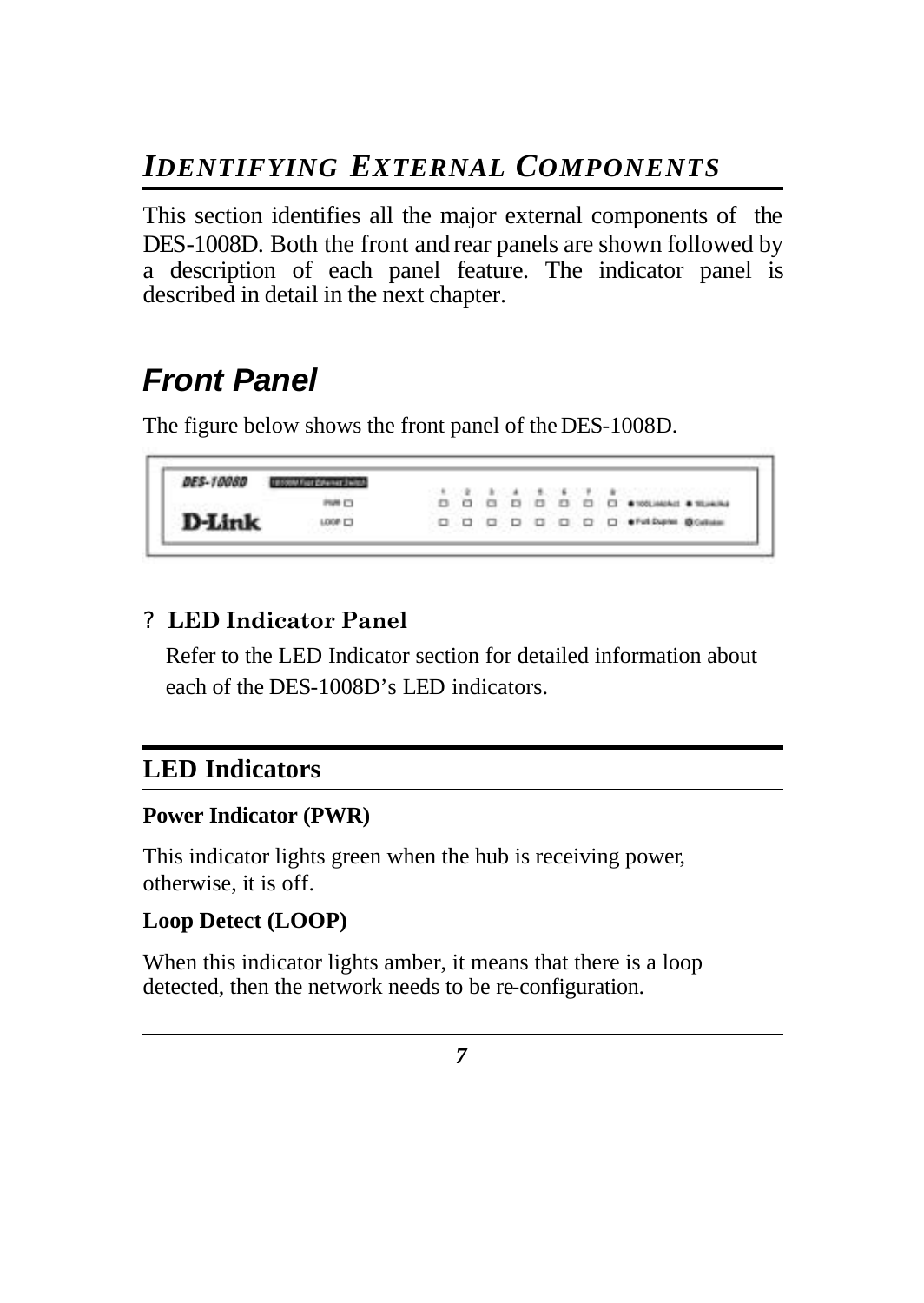#### **Full-Duplex/Collision (Full-Duplex/Collision)**

This LED indicator lights green when a respective port is in full duplex (FDX) mode. Otherwise, it is blinking when collisions are occurring on the respective port.

#### **100M Link/Activity, 10M Link/Activity (100M LINK/ACT***(green)***, 10LINK/ACT***(amber)***)**

This indicator lights green when the port is connected to a 100Mbps Fast Ethernet station, if the indicator blinking green will be transmission or received data on the 100Mbps network. Otherwise, if the indicator light amber when the port is connected to a 10Mbps Ethernet station, if the indicator blinking amber will be transmission or received data on the 10Mbps network.

# *Rear Panel*

h



? **DC Power Jack:** Power is supplied through an external AC power adapter. Check the technical specification section for information about the AC power input voltage.

Since the DES-1008D does not include a power switch, plugging its power adapter into a power outlet will immediately power it on.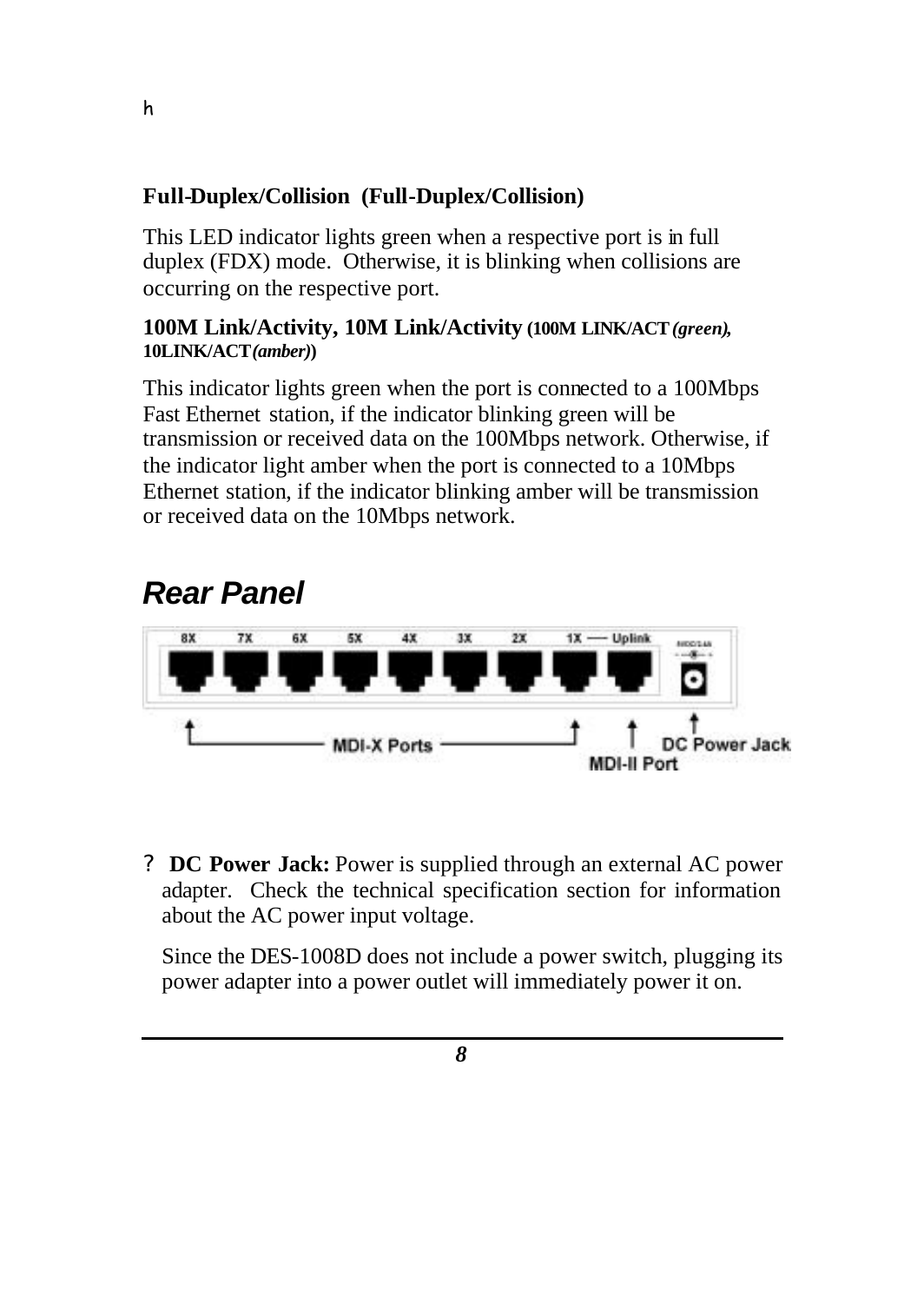- ? **MDI-X Jacks:**Use these jacks to connect stations to the hub. These are **MDI-X** (Medium-Dependent Interface, Cross-wired) jacks, which mean, you can use ordinary straight-through twisted-pair cables to connect user machines and servers to the hub through them. If you need to connect another device with an **MDI-X** jack, such as another hub or an Ethernet switch, you should use a crossover cable, or make the connection using the **MDI-X** jack (described below).
- ? **Uplink Jack(s) (MDI-II):** Use this jack to connect stations to the hub. This is an **MDI**-**II** (Medium-dependent Interface, straightwired) jack, which means you can connect the hub to a device with an **MDI-X** port using an ordinary straight-through cable, making a crossover cable unnecessary.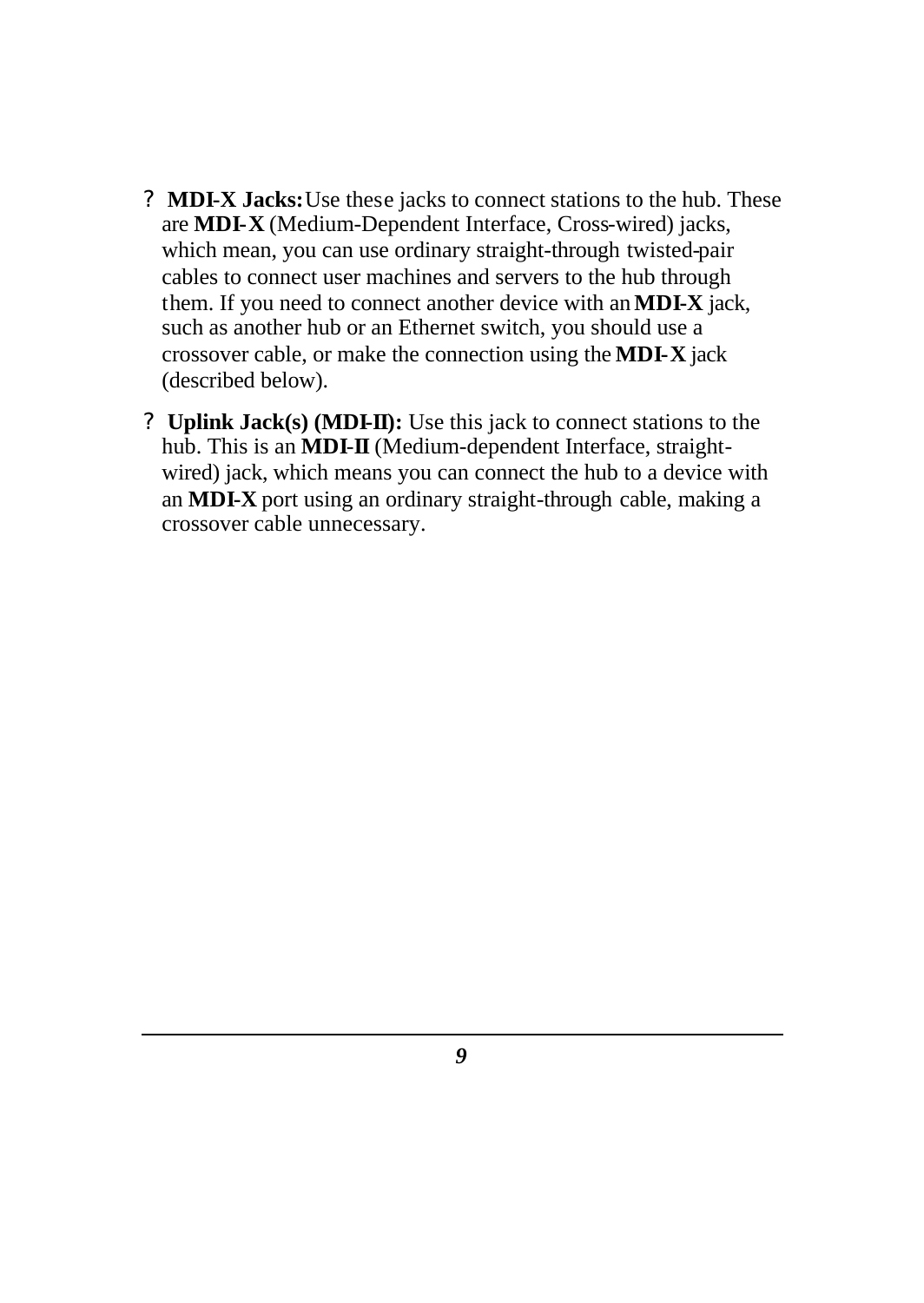# *CONNECTING THE DES-1008D*

This chapter describes how to connect the DES-1008D to your Fast Ethernet network. In each of the following figures, the DES-1008D is shown.

## **PC to DES-1008D**

h

A PC can be connected to DES-1008D via a two-pair Category 3, 4, 5 UTP/STP straight cable. The PC (equipped with a RJ-45 10/100Mbps phone jack) can be connected to any of the 8 ports (1x - 8x).

The LED indicators for PC connection depend on the LAN card's capabilities. If LED indicators are not lit after making a proper connection, check the PC LAN card, the cable and the DES-1008D conditions and connections.

The following are LED indicator possibilities for a PC toDES-1008D connection:

- 1. The "100LINK/ACT,10LINK/ACT" LED indicator lights green for hookup to 100Mbps speed or light amber for hookup to 10Mbps speed.
- 2. The "Full-Duplex/Collision" LED indicator depends upon LAN card capabilities for full duplex or half duplex.

## **Hub to DES-1008D**

A hub (10 or 100BASE-TX) can be connected to the DES-1008D via a two-pair Category 3, 4, 5 UTP/STP straight cables. The connection is accomplished from the hub uplink (MDI-II) port to any of the DES-1008D (MDI-X) ports: 1x - 8x for the DES-1008D.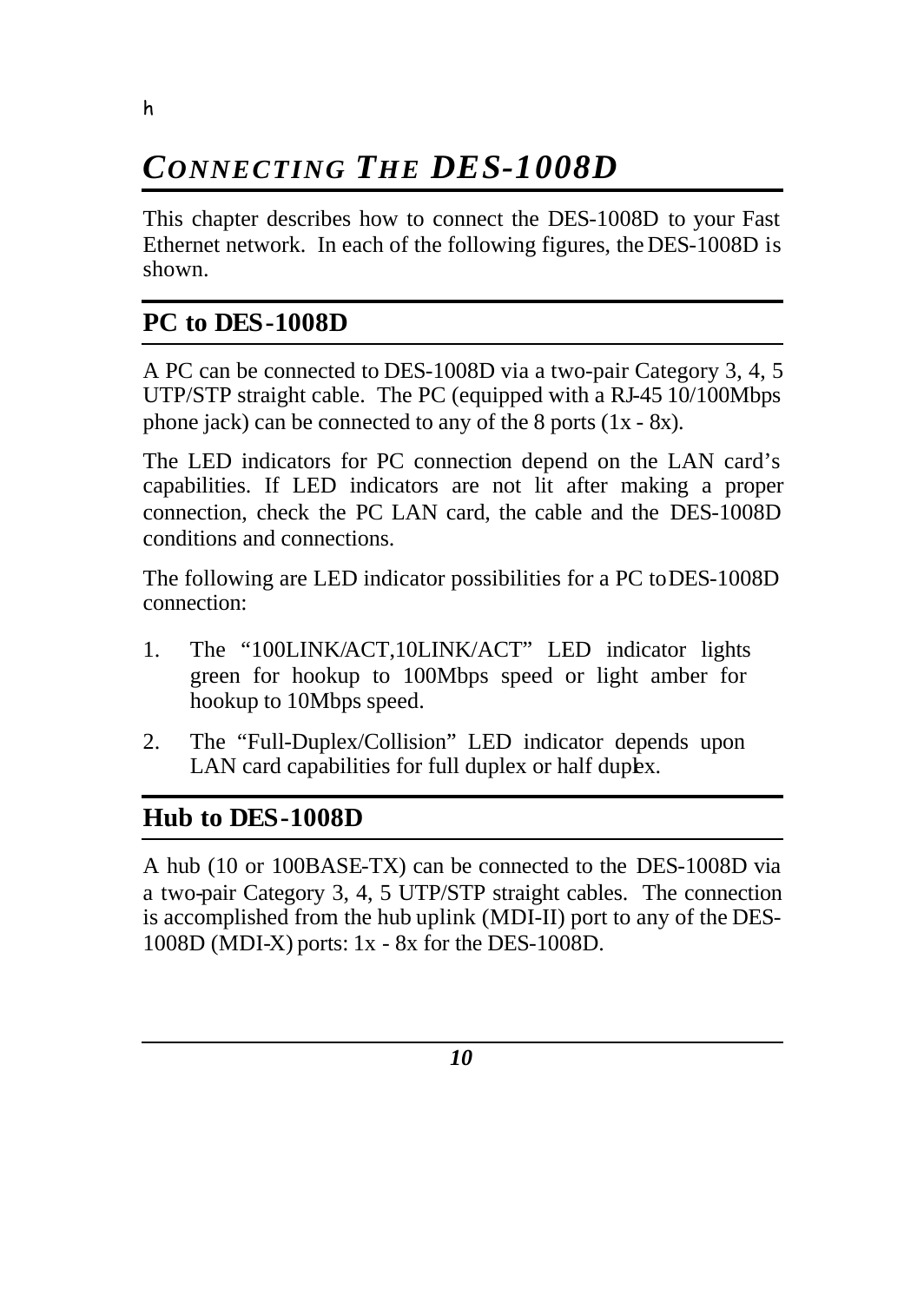## *A. 10BASE-T Hub*

For a 10BASE-T hub, the DES-1008D LED indicators should light up as the following:

"Full-Duplex/Collision" indicator is *OFF.*

"100LINK/ACT,10LINK/ACT LED" indicator is light amber.

## *B. 100BASE-TX Hub*

For a 100BASE-TX hub, the DES-1008D LED indicators should light up as the following:

"Full-Duplex/Collision" LED indicator is *OFF.*

"100LINK/ACT,10LINK/ACT" LED indicator is light green.

# **Hub without Uplink (MDI-II) port**

If a hub is not equipped with an uplink (MDI-II) port, connection can be made using either straight cable or crossover cable.

## *A. Using straight cable*

When using straight cable, the connection can be made from the uplink (MDI-II) port of the DES-1008D to any port of the hub.

#### *B. Using crossover cable*

When using crossover cable, the connection can be made from any (MDI-X) ports of the DES-1008D to any port of the Hub.

## **DES-1008D to switch (other devices)**

The DES-1008D can be connected to another switch or other devices (routers, bridges, etc.) via a two-pair Category 3, 4, 5 UTP/STP straight or crossover cable.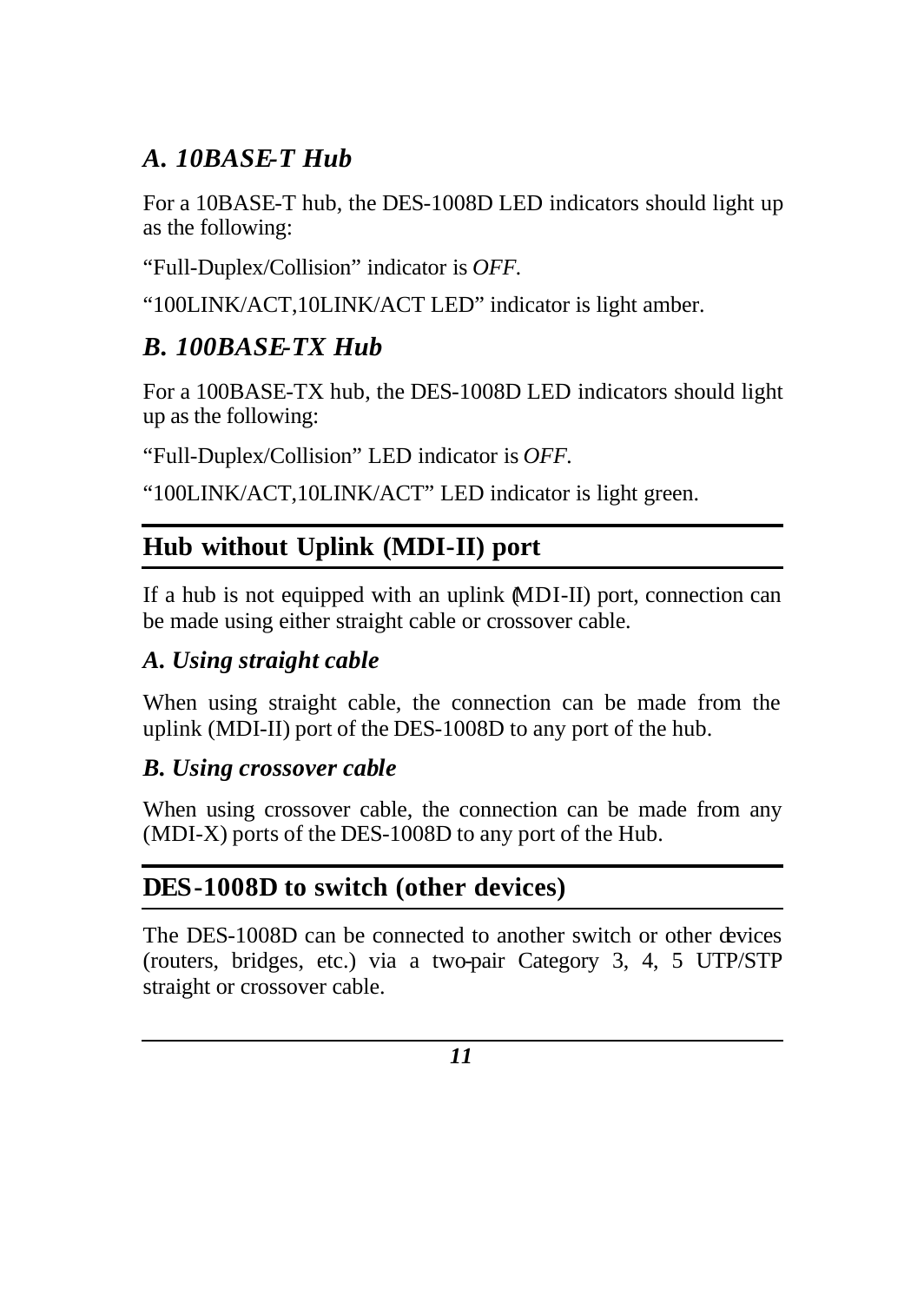#### *A. Using straight cable*

When using straight cable, this is done from the uplink (MDI-II) port of the DES-1008D (DES-1008D A) to any of the 10Mbps or 100Mbps (MDI-X) port of the other switch (switch B) or other devices.

#### *B. Using crossover cable*

When using crossover cable, this is done from any (MDI-X) port of the DES-1008D (DES-1008D A) to any of the 10Mbps, 100Mbps (MDI-X) port of the other switch (switch B) or other devices.

- 1. The "100LINK/ACT,10LINK/ACT" LED indicator light green for hookup to 100Mbps speed or light amber for hookup to 10Mbps speed.
- 2. The "Full-Duplex/Collision" LED indicator depends upon LAN card capabilities for full-duplex or half-duplex

## **Port Speed & Duplex Mode**

After plugging the selected cable to a specific port, the system uses auto-negotiation to determine the transmission mode for any new twisted-pair connection:

**If the attached device does not support auto-negotiation or has auto-negotiation disabled**, an auto-sensing process is initiated to select the speed and set the duplex mode to **half-duplex**.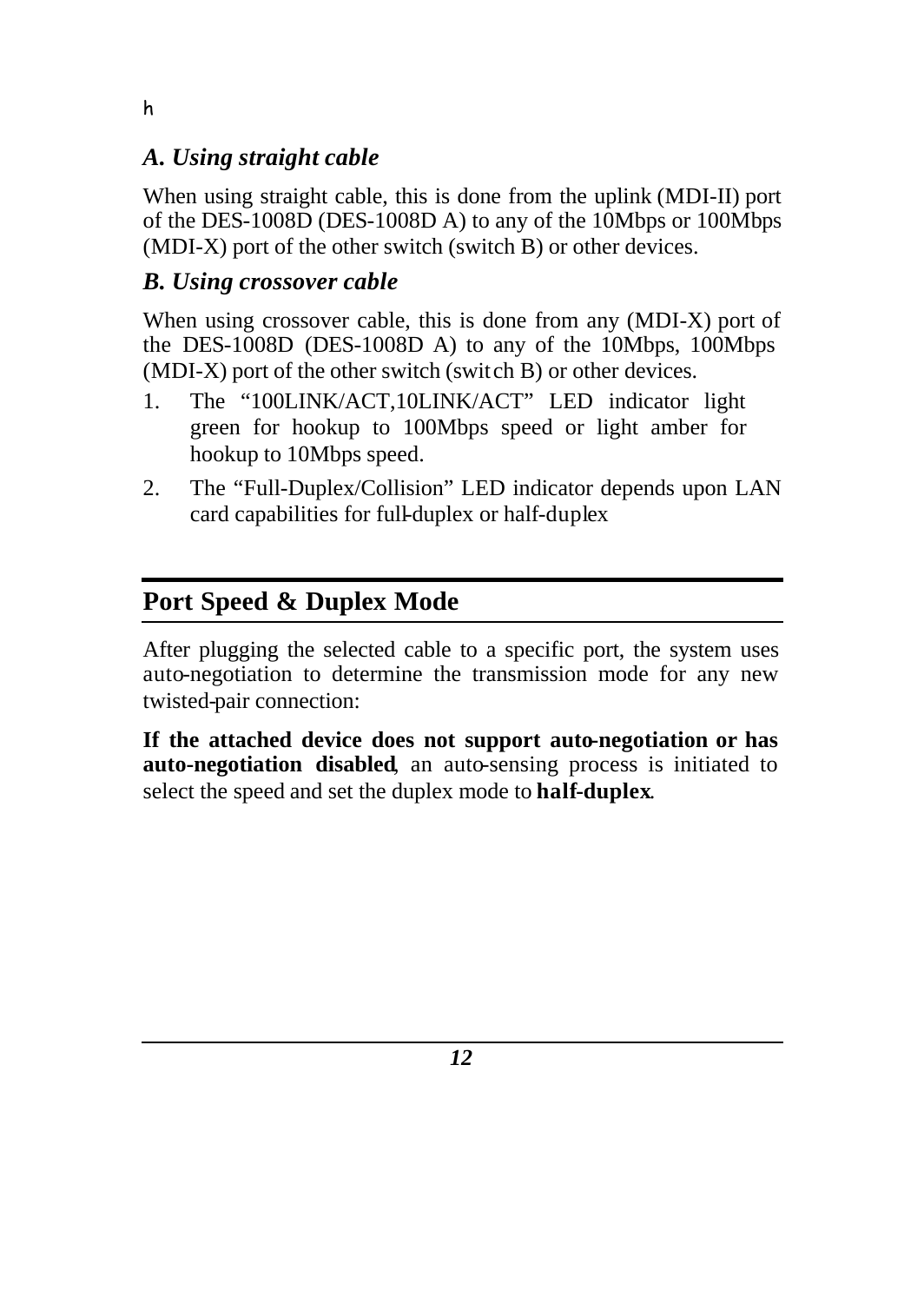# *RJ-45 PIN SPECIFICATION*

When connecting your DES-1008D to another switch, a bridge or a hub, a modified crossover cable is necessary. Please review these products for matching cable pin assignment.

The following diagram and tables show the standard RJ-45 receptacle/connector and their pin assignments for the switch-tonetwork adapter card connection, and the straight / crossover cable for the DES-1008D-to-switch/hub/bridge connection.

| <b>RJ-45 Connector pin assignment</b> |                               |
|---------------------------------------|-------------------------------|
| Contact                               | Media Direct Interface Signal |
|                                       | $TX + (transmit)$             |
| っ                                     | $TX - (transmit)$             |
| 3                                     | $Rx + (receive)$              |
| Δ                                     | Not used                      |
| 5                                     | Not used                      |
| 6                                     | $Rx - (receive)$              |
| 7                                     | Not used                      |
| 8                                     | Not used                      |

#### **The standard cable, RJ-45 pin assignment**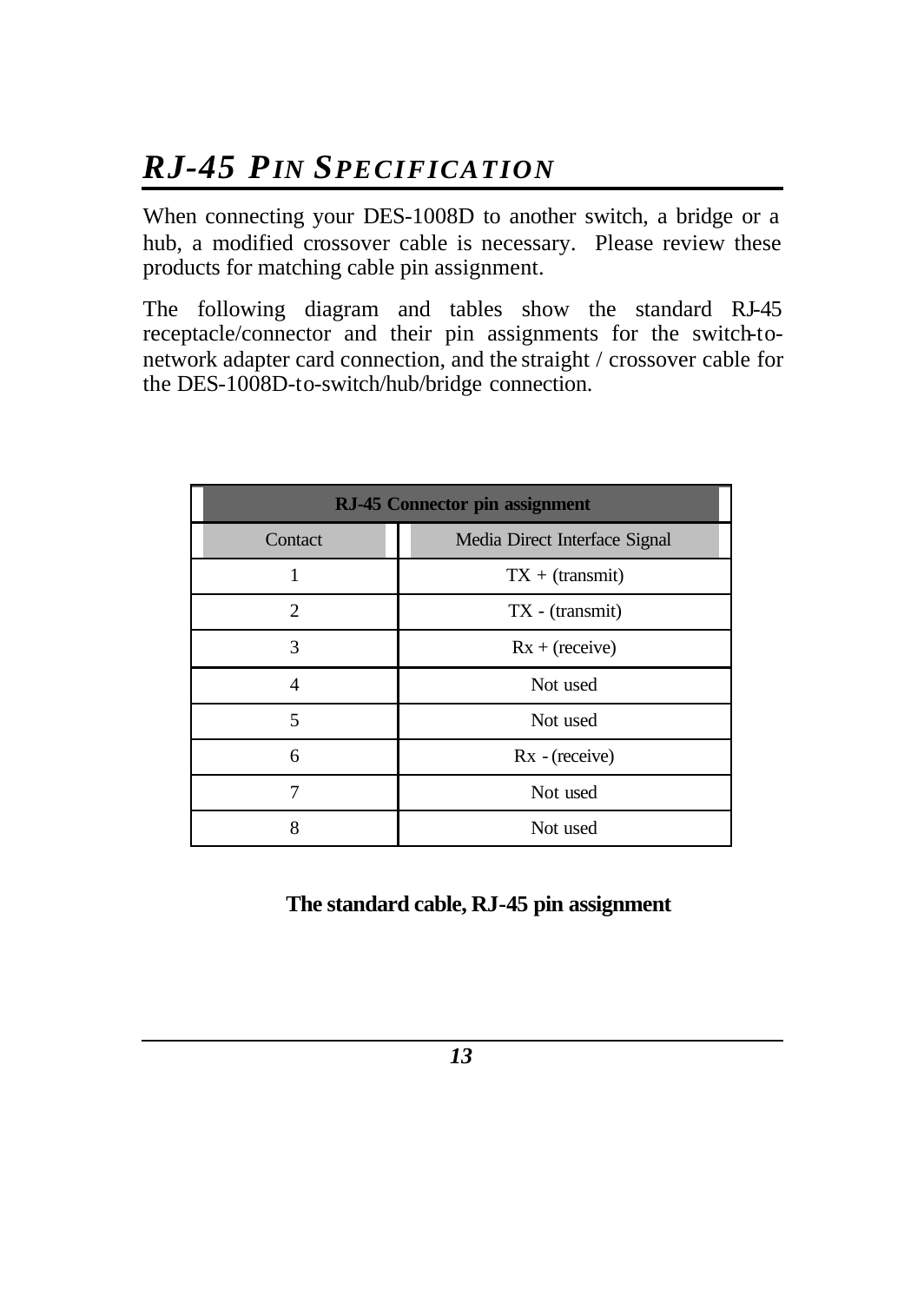

#### **The standard RJ-45 receptacle/connector**

The following shows straight cable and crossover cable connection:



**Straight cable for DES -1008D (uplink MDI-II port) to switch/Hub or other devices connection**



**Crossover cable for DES -1008D (MDI-X port) to switch/hub or other network devices (MDI-X port) connection**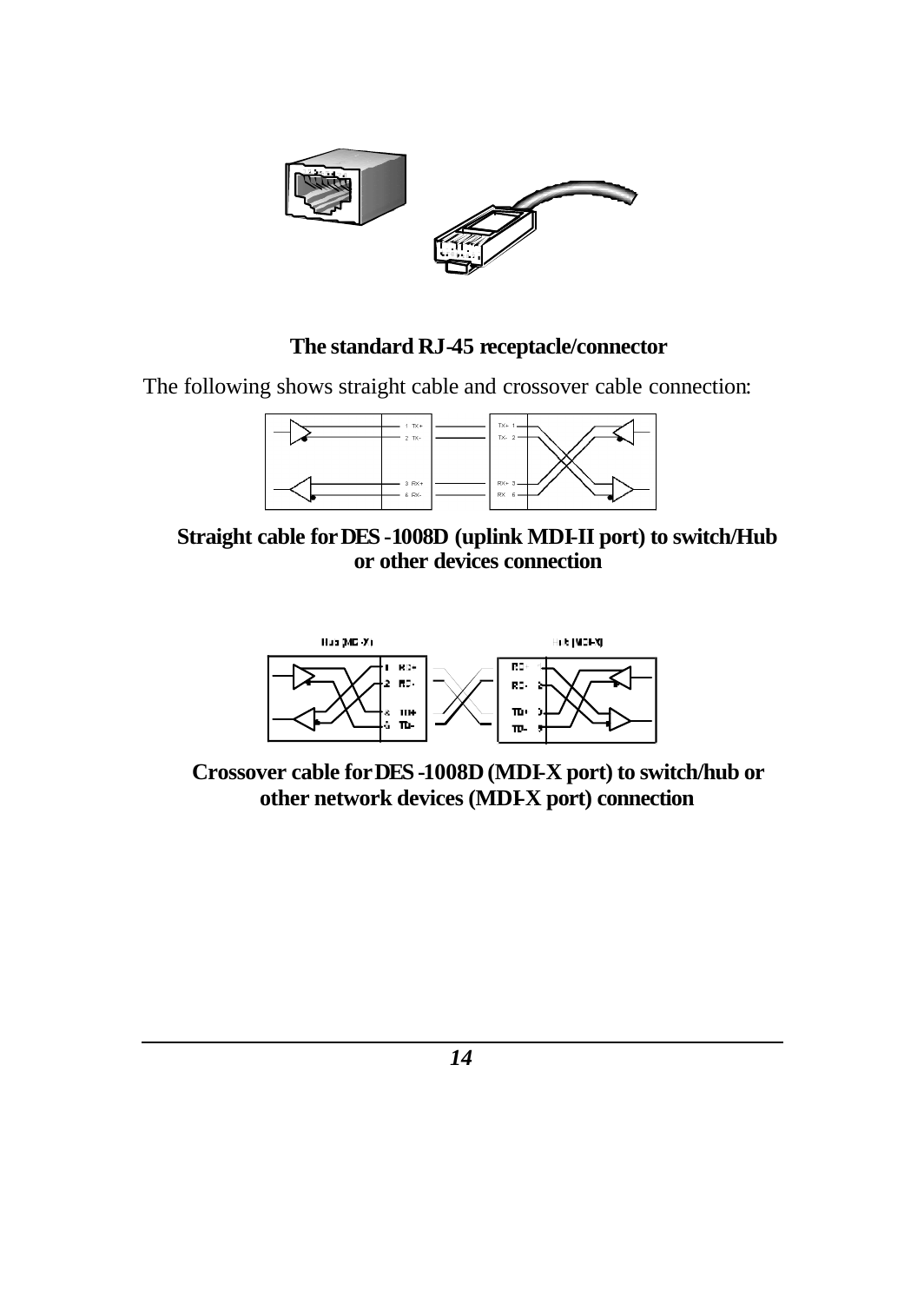| General            |                                                                                         |
|--------------------|-----------------------------------------------------------------------------------------|
| <b>Standards</b>   | IEEE 802.3 10BASET Ethernet                                                             |
|                    | IEEE 802.3u 100BASETX Fast Ethernet                                                     |
|                    | ANSI/IEEE Std. 802.3 NWay Auto-negotiation                                              |
| Protocol           | <b>CSMA/CD</b>                                                                          |
| Data               | Ethernet: 10Mbps (half duplex), 20Mbps (full-duplex)                                    |
| Transfer<br>Rate   | Fast Ethernet: 100Mbps (half duplex), 200Mbps (full-duplex)                             |
| Topology           | Star                                                                                    |
| Network<br>Cables  | 10BASET: 2-pair UTP Cat. 3,4,5 (100 m), EIA/TIA-568<br>$100$ -ohm STP $(100 \text{ m})$ |
|                    | 100BASE-TX: 2-pair UTP Cat. 5 (100 m), EIA/TIA-568<br>100-ohm STP (100 m)               |
| Number of<br>Ports | 8 x 10/100Mbps NWay ports                                                               |
| <b>Uplink Port</b> | MDI-II RJ-45 shared with port *1, share with port 1                                     |